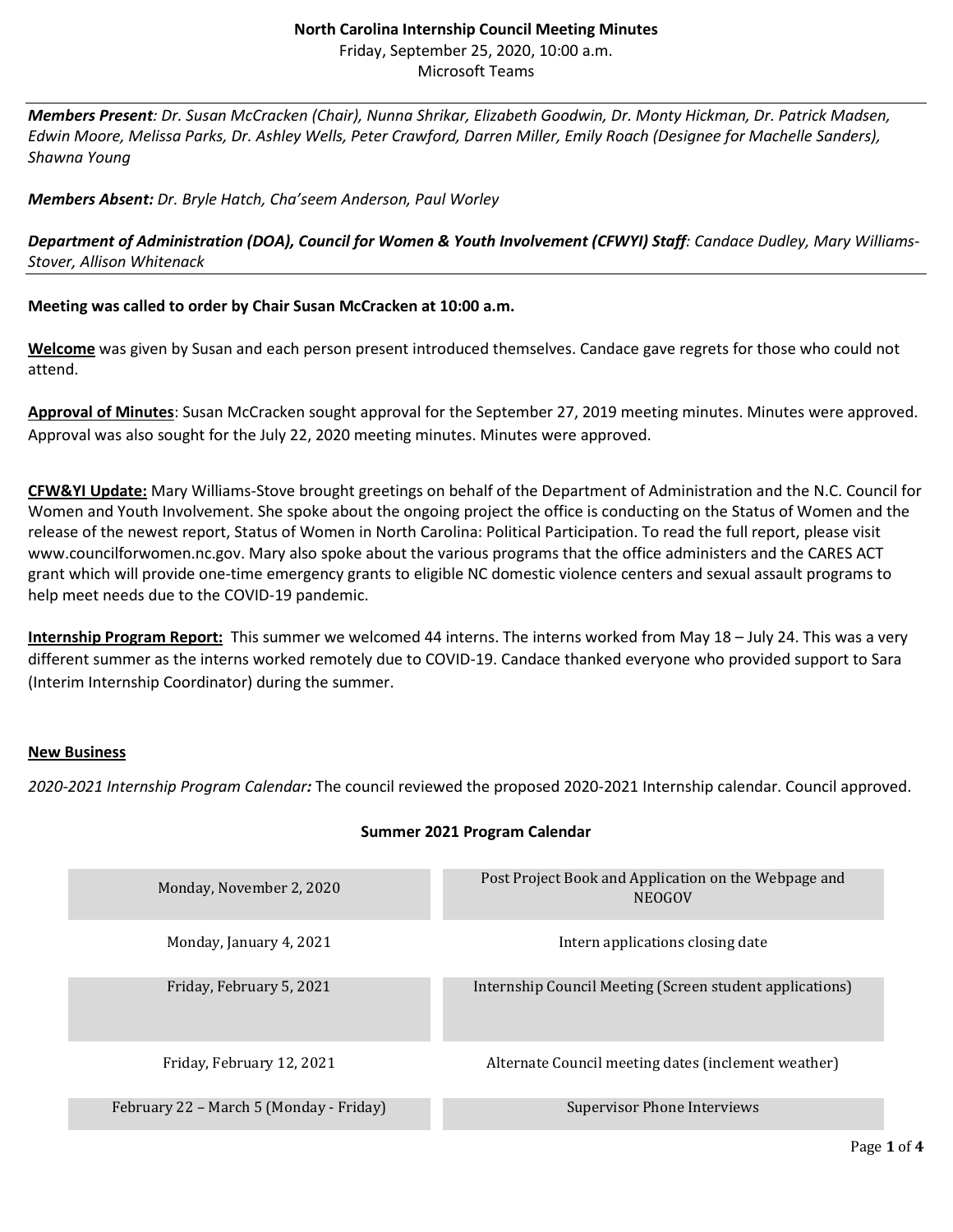| Friday, March 19, 2021    | Intern and Supervisor Preference Forms Due                                |
|---------------------------|---------------------------------------------------------------------------|
| Wednesday, March 31, 2021 | Notification of internship placements to students (e-mail)                |
| Friday, April 9, 2021     | Supervisors and Department Coordinators notified of<br>placement status * |
| Monday, May 24, 2021      | Intern Orientation                                                        |
| May 224 – July 30, 2021   | 2021 Internship Program                                                   |

*Meeting dates for 2021 and 2022:* The council voted and approved the following dates for council meeting.

February 5, 2021 September 24, 2021 February 4, 2022 September 23, 2022

*Recommendations for Summer 2021:* The board discussed the required documents for the summer program and the look for summer 2021 taking into consideration the affects of COVID-19. The council approved the following changes or additions to the program: Eliminate the optional recommendation letter, replace with names and contact info for 3 professional reference (with explanation) and include section on application to explain any extenuating circumstances that may prohibit applicant from meeting all internship requirements and language on application to direct applicants to seek assistance from their university/college career center. Council approved.

The council also approved to notate on the project the look of each project for summer 2021. The look being either in-person, virtual or both.

**2021 Project Proposal Profiles:** The chart shows projects that were submitted for Summer 2021. The council decided to open up the project proposal window for 1 more week. This will allow of projects who did not submit a proposal to submit.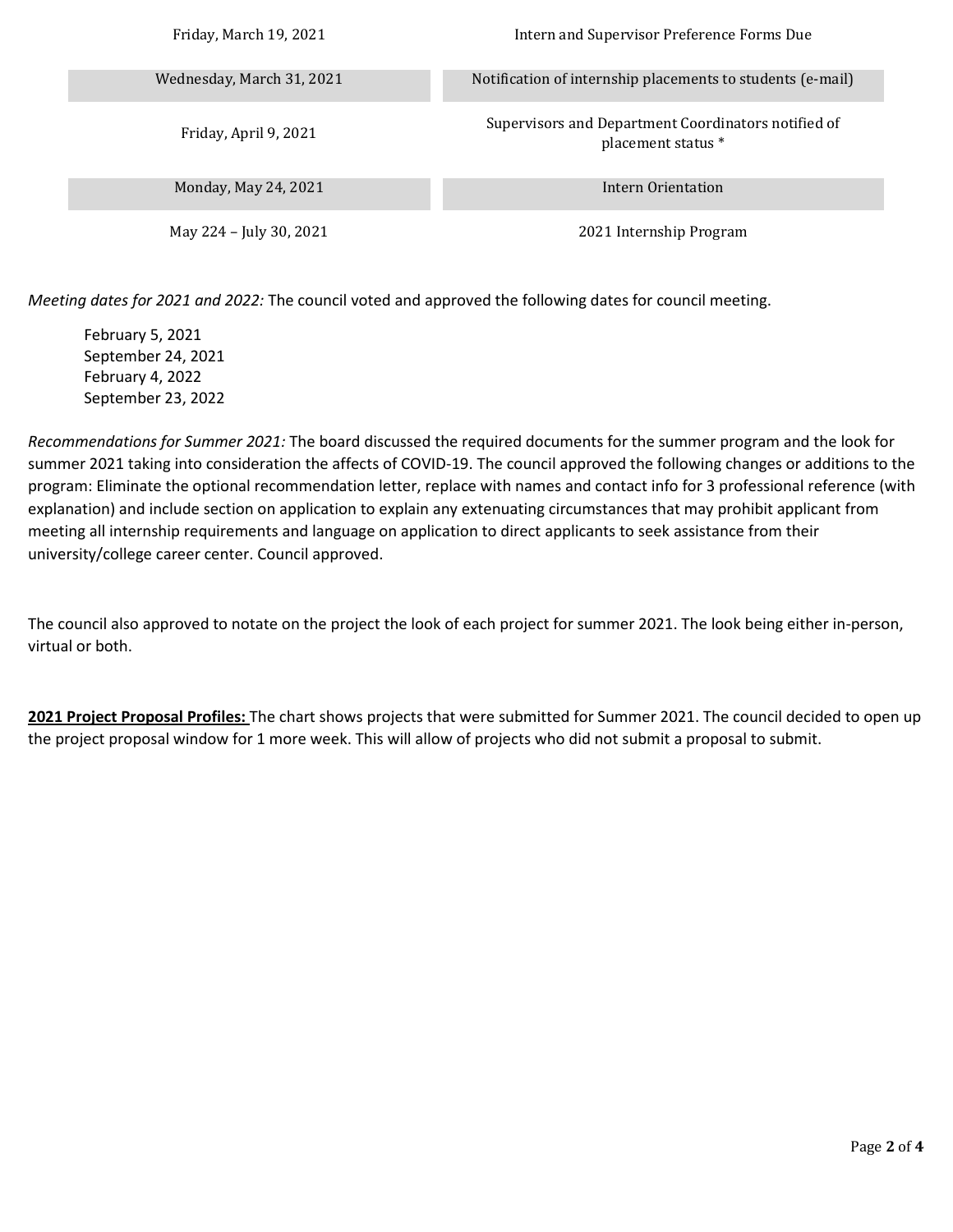| <b>Department</b>                        | # of<br><b>Projects</b> | # of<br><b>Interns</b> | # of<br>100%<br><b>Funding</b> | # of<br>50%<br><b>Funding</b> | # of<br>$0\%$<br><b>Funding</b> | <b>Location of Project (City)</b>                                                                                                                |
|------------------------------------------|-------------------------|------------------------|--------------------------------|-------------------------------|---------------------------------|--------------------------------------------------------------------------------------------------------------------------------------------------|
| Administration                           | 6                       | $\overline{7}$         | 5                              | 0                             | $\overline{2}$                  | Raleigh                                                                                                                                          |
| Administrative Office of the<br>Courts   | $\mathbf{1}$            | $\mathbf{1}$           | 0                              | 1                             | 0                               | Raleigh                                                                                                                                          |
| Agriculture and Consumer<br>Services     | $\mathbf{1}$            | $\mathbf{1}$           | $\mathbf 0$                    | $\mathbf 0$                   | $\mathbf{1}$                    | Raleigh                                                                                                                                          |
| Commerce                                 | $\overline{14}$         | $\overline{14}$        | 6                              | $\mathbf 0$                   | 8                               | Greenville, Lumberton, Jacksonville, Raleigh,<br>Charlotte, Norlina, Kings Mountain, Pleasant Hill,<br>Rowland, Columbus, Mars Hill, Waynesville |
| <b>Environmental Quality</b>             | $\overline{17}$         | 18                     | 10                             | $\mathbf 0$                   | 8                               | Beaufort, Raleigh, Mooresville, Asheville, Morehead<br>City, Manteo, Kitty Hawk                                                                  |
| <b>General Assembly</b>                  |                         |                        |                                |                               |                                 |                                                                                                                                                  |
| Senate                                   | 1                       | 1                      | 0                              | 0                             | 0                               | Raleigh                                                                                                                                          |
| Governor, Office of                      | 3                       | 3                      | $\overline{0}$                 | 0                             | 3                               | Raleigh                                                                                                                                          |
| <b>Health and Human Services</b>         | 4                       | 4                      | $\mathbf 0$                    | $\mathbf{1}$                  | $\overline{3}$                  | Morganton, Butner, Raleigh                                                                                                                       |
| Judicial                                 |                         |                        |                                |                               |                                 |                                                                                                                                                  |
| Appellate                                | 1                       | 4                      | $\mathbf 0$                    | 0                             | 4                               | Raleigh                                                                                                                                          |
| Supreme Court                            | 1                       | $\mathbf{1}$           | $\mathbf 0$                    | $\mathbf 0$                   | $\mathbf{1}$                    | Raleigh                                                                                                                                          |
| Lt. Governor, Office of                  | 1                       | 1                      | $\mathbf 0$                    | $\mathbf 0$                   | $\mathbf{1}$                    | Raleigh                                                                                                                                          |
| <b>Natural and Cultural</b><br>Resources | 16                      | $\overline{16}$        | $\overline{0}$                 | 6                             | 10                              | Manteo, Asheboro, Kure Beach                                                                                                                     |
| Office of State Human<br>Resources       | $\mathbf{1}$            | $\mathbf{1}$           | $\mathbf{1}$                   | $\mathbf 0$                   | 0                               | Raleigh                                                                                                                                          |
| <b>Public Safety</b>                     | 5                       | 6                      | 3                              | $\mathbf{1}$                  | $\overline{2}$                  | Raleigh                                                                                                                                          |
| <b>State Budget Management</b>           | 4                       | 4                      | $\mathbf{1}$                   | $\overline{0}$                | $\overline{3}$                  | Raleigh                                                                                                                                          |
| <b>State Ethics Commission</b>           | $\mathbf{1}$            | $\mathbf{1}$           | $\overline{0}$                 | $\overline{0}$                | $\mathbf{1}$                    | Raleigh                                                                                                                                          |
| Transportation                           | $\mathbf{1}$            | $\mathbf{1}$           | $\overline{0}$                 | 0                             | $\mathbf{1}$                    | Raleigh                                                                                                                                          |
| <b>Wildlife Resources</b><br>Commission  | $\overline{3}$          | 6                      | $\mathsf{O}\xspace$            | $\overline{4}$                | $\overline{2}$                  | New Bern, Raleigh                                                                                                                                |
| <b>TOTAL</b>                             | 80                      | 89                     | <b>25</b>                      | $13$                          | 50                              |                                                                                                                                                  |

**Review of Screening Procedures:** Candace reviewed eligibility criteria and the project proposal screening procedures. Each project proposal will be reviewed by one reviewer. Reviewers walked through how they would review project proposals through